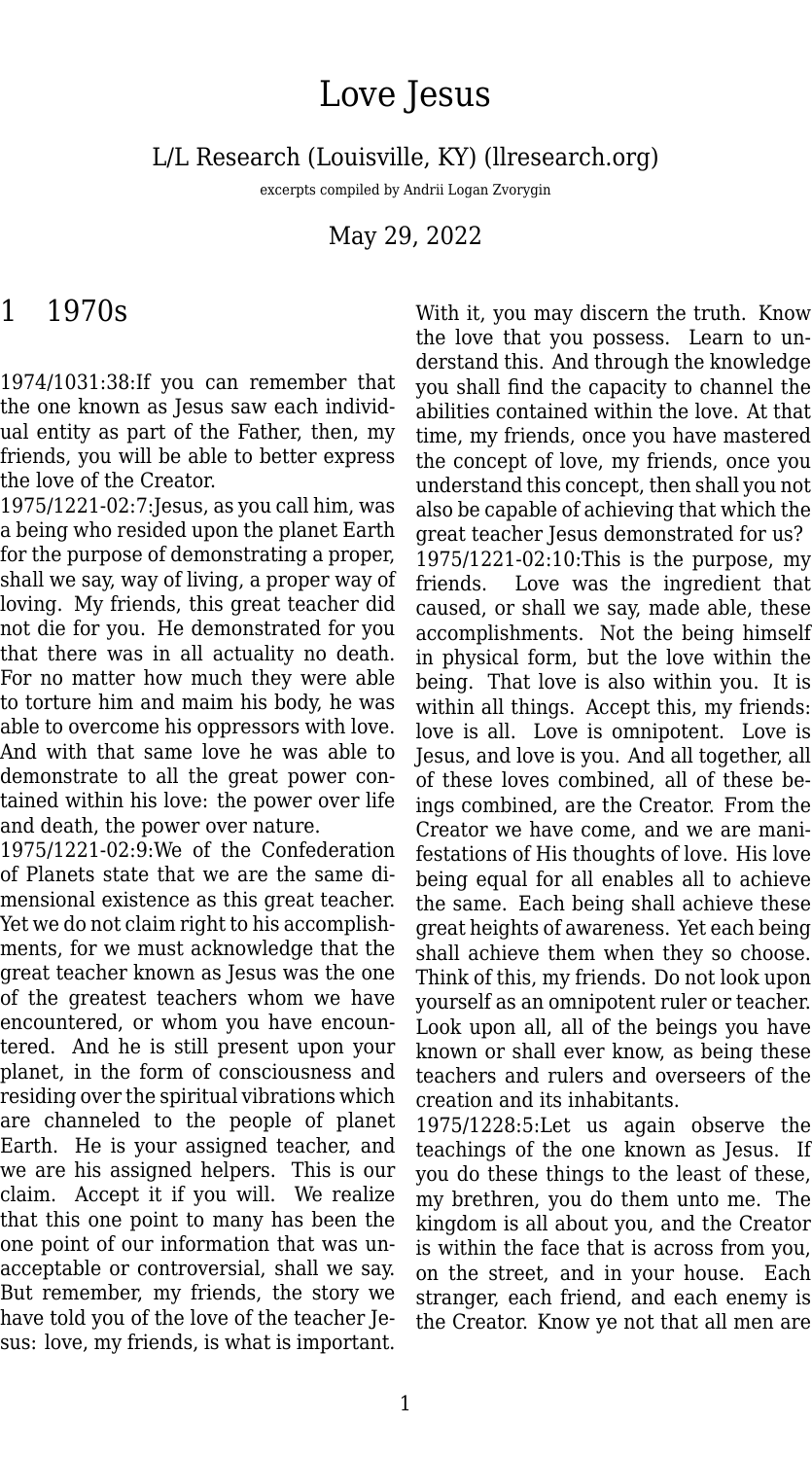brothers? You seek love, you seek to know the Father, and yet the Father is in each face that you see.

1975/1228:6:My brothers, look at each other, and, for the first time, truly see the very best within each other. Within the one known as Jesus was a sight which was of love. Those who were about him could be described in rather unfavorable terms. Those whom he loved could be described as harlots, tax-collectors, publicans, beggars; there were many sick and crippled. And in no case did the one known as Jesus see them as anything but the Father, the Father who was directly before him on the physical plane. He looked with love. He saw the possibilities within each of his "fallen" friends. To the sinner, he said, "This day, you will be with me in paradise." My friends, these things are familiar to you, and so I use this channel, and this mode of discussion, as a good example. There are other masters, and they have showed this Creator-within in other words. But we believe that it is through this example that you will most easily understand what we are saying to you. We look at you, and we see the light, we see the perfection, and it is our delight to be in communication with you.

1976/1212:55:We say only to you that we are completely with you and send our light and our love to you. You must be aware that our basic desire is to tell this planet that love is all that there is; to let this planet know that the creation is the Creator's and that many, many within its infinity praise His name. An earlier voice than ours, that of the master known as Jesus, instructed his followers to go to the ends of the Earth and tell all that they met about the Truth. This is the time honored [so] and we subscribe to it. We are instruments of the Creator and so are you. We have our limitations and so do you. But your limits are far, far more capacious than ours for you have chosen to incarnate and this gives you greater scope and greater responsibilities.

1977/0810:4:Your own higher self is your greatest friend. Your own higher self retains the memory of all that you have learned. Not only in this experience, but in that great sum of experience through which your true self has traveled on its

path to where you are now. It has been written in your holy works that the master known as Jesus came to declare the acceptable year of the Creator, the acceptable time for understanding of unity. At the beginning of your cycle, your people were unacceptable, for there was a great darkness, a great forgetting, for all the souls that had begun in this cycle at that time had to begin with total lack of memory, had to begin in the darkness of total illusion to rediscover independently and of free will all of the truths of the Creator; all of the truths and of love and brotherhood; all of those things that separate the conscious awareness of the living soul from the instinctive rise of awareness of your animal life.

1978/1018:6:One among you, who is a master known to you as Jesus, said that, "I and my Father are one." "I," my friends, and "my Father." Who, my friends, is "I?" Is it a man known to you as Jesus? But did he mean, instead, that all of us and the Father are one? We ask you to contemplate the oneness of the creation. I and my Father are not two, are not separate. There are no walls between us. I need only open that inner door of consciousness and listen, and in the silence, that which has been called in your holy works that still small voice, may speak to you. That which it speaks may not be expressed in words or many, many times in actions, but only in a sense of wholeness, of harmony, of balance, of that simple thing which we call love that has created not only us, my friends, but all that there is. All the stars that your greatest telescope can see. All of these things, my friends, are "I." Place, time, personalities are all one. You cannot be anywhere but in the creation. But you can act, my friends, for you have the power of eternity within you.

1979/0906:4:We, as always, are amazed at the serious attempt of your peoples to live by the laws of ethical rightness as you know them. My friends, we would speak to you about these laws for they are sometimes harmful. It has been written in your holy works that when the teacher known as Jesus was asked why his disciples sat to eat without washing their hands, as was the custom among the people of that time, for religious purposes, the teacher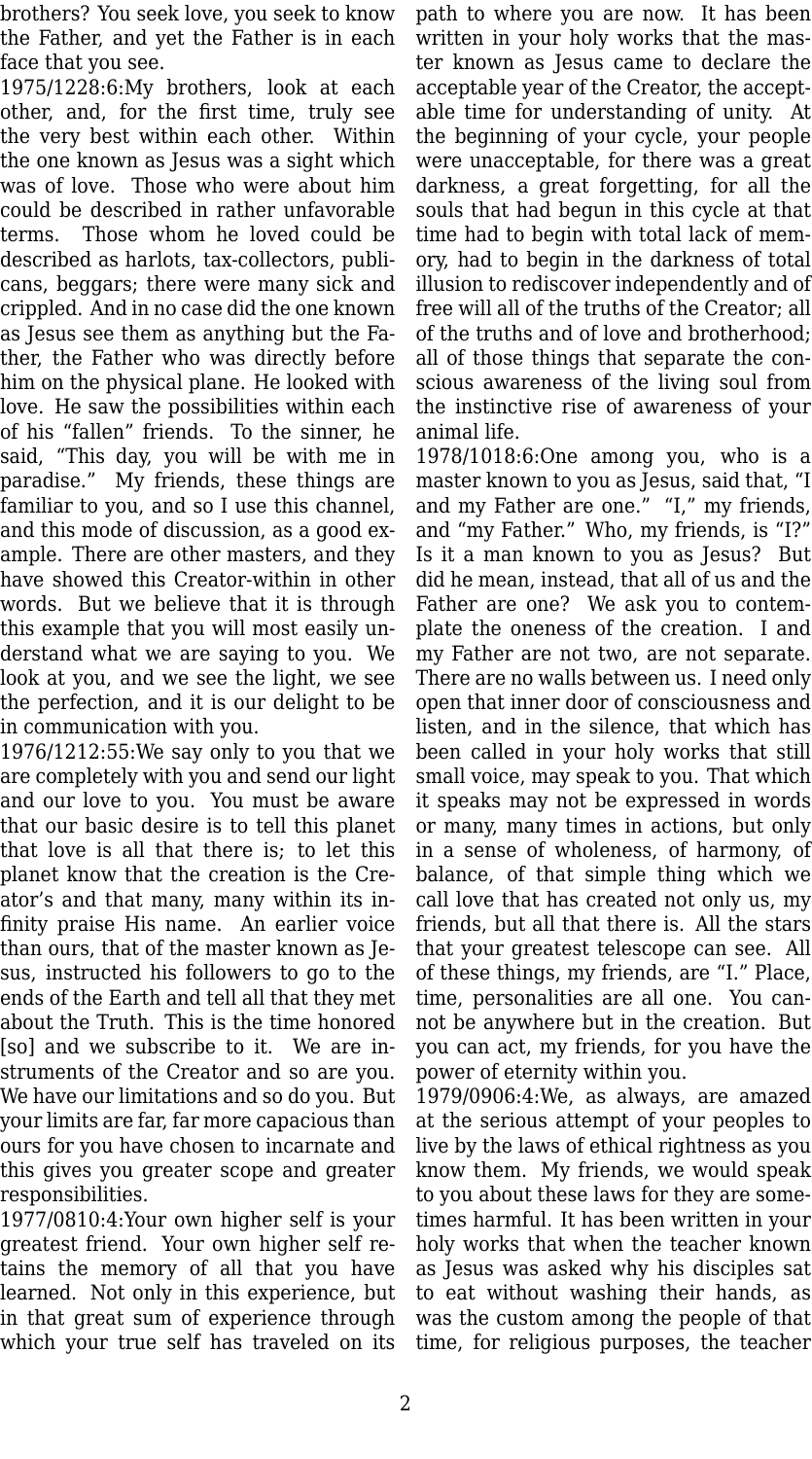answered, "It is not what goes into the mouth of any man that defiles him, but rather those things which come out of the mouth of men." And we would reacquaint you, my friends, with this thought for it is very important in your understanding of the law of the Creator. Yes, my friends, there is a law and that law is love.

1979/1103:22:And seek always that holy ground which lies beneath your feet wherever you stand. I am with you in prayer. I am by your side in meditation. My love goes with you, my peace I give to you. I am known to you as Jesus. My peace to you, my friends.

1979/1118-02:66:But we must remind you, that worship must be not of a man but of a Creator. As Jesus has said to you in his holy work, "It is not I, but my Father in me, that doeth these things." So let it be with you, my friends, not you but the Creator can live your life also. And each of your days, whatever the external circumstance, may be filled with a special kind of sunshine and love that comes from being at one with the harmony of the creation. I would like to close this contact through the instrument known as B, if she would accept our contact at this time. I am Hatonn.

1981ra-contact/017:58:I am Ra. The one known to you as Jesus of Nazareth did not have a name. This entity was a member of fifth2 density of the highest level of that sub-octave. This entity was desirous of entering this planetary sphere in order to share the love vibration in as pure a manner as possible. Thus, this entity received permission to perform this mission. This entity was then a wanderer of no name, of Confederation origins, of fifth density, representing the fifth-density understanding of the vibration of understanding or love.

1981ra-contact/088:94:I am Ra. You are aware in your attempts at magical visualization of the mental configuration of sometimes rather complex visualizations. These are mental and drawn with the mind. Another example well-known in your culture is the visualization, in your Mass (of the distortion of the love of the One Infinite Creator called Christianity) wherein a small portion of your foodstuffs is seen to be a mentally configured but entirely real man, the man known to you

as Jehoshua or, as you call this entity now, Jesus. It was by this method of sustained visualization over a period of training that we worked with these concepts.

1982/1114:17:I am Latwii, and am aware of your query, my sister. The one known as Jesus was the teacher whose purpose for incarnation was to teach the lesson of love—unconditional love for all of creation. This entity was love, love this entity had attained through its seeking of the one Creator. Therefore, this entity's name could be said to be vibrating in resonance with that known as love and compassion. Therefore, when he said that to give the cup of cold water in his name would be an action rewarded he was in fact saying that to give even the smallest gift in love for the one to whom it is given is not only to share love but also to know and to be love and to be rewarded with the knowledge of that love.

1986/0928:29:I am Q'uo, and it is possible only in a general sense, for to delve in depth into this entity's incarnation and to report those experiences which were of particular and singular importance in that entity's life pattern would require a great deal of focused attention of a nature on this instrument's part which would be quite fatiguing and lengthy. However, we may suggest that the one known as Jesus of Nazareth who became the Christed being dwelling in the consciousness of love, that this entity was from the beginnings of its life pattern one filled with the desire to penetrate the illusion of appearance and to seek the heart of all being, which it perceived as what you would call the power of love. This entity was greatly desirous of being of service to those about it by aiding their own journeys of seeking this same source of power, that called love.

1986/1214:10:In the end, Jesus the man became so able to bear both joy and agony that this entity stopped experiencing the Creator and for long periods of time became the Creator experiencing third density. Such is the perfect channeling of love. The achievement of the perfect channeling was the mystery of union between Creator and illusion.

1986/1214:11:After this bonding, the burden of channeling rather rapidly began to tire the master teacher, Jesus. At the time